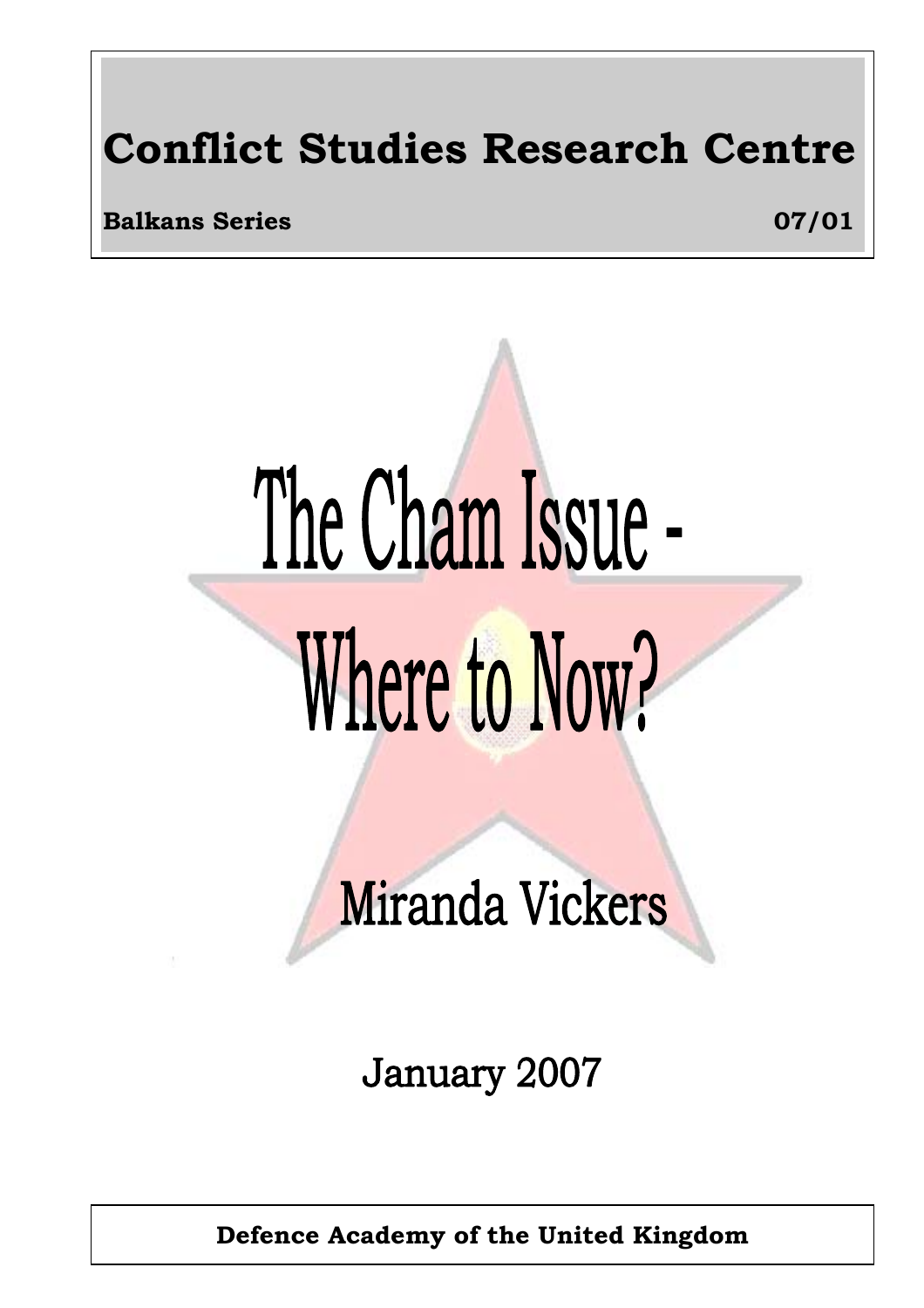## **Miranda Vickers**

## **Key Points**

The ethnic Albanian and predominantly Muslim Chams from north western Greece are escalating their campaign for the restitution of their property and citizenship rights in Greece. Recently there have been some significant political and cultural initiatives to raise awareness of the Cham issue. These include the formation of a new political party, the Party for Justice and Integration (PJI), and moves to internationalise the Cham case in the European Parliament in Strasbourg.

The Greek government refuses to discuss the matter publicly, claiming that the Cham issue does not exist. The Albanian government, however, cannot ignore the problem due to growing pressure from Cham organisations and sympathisers within the main Albanian political parties. Following last summer's large demonstration on the Greek border, which received widespread publicity, the Chams are co-ordinating and intensifying their activities with increasing support from the large Cham diaspora. Such actions have caused tensions between Athens and Tirana.

The Chams will soon have exhausted all channels to find a peaceful solution to their demands. Dialogue between Tirana, Athens, Cham representatives and international mediators to resolve the issue is urgently needed in order to avoid further straining relations between Albania and Greece, and risking the issue being hijacked by radicals.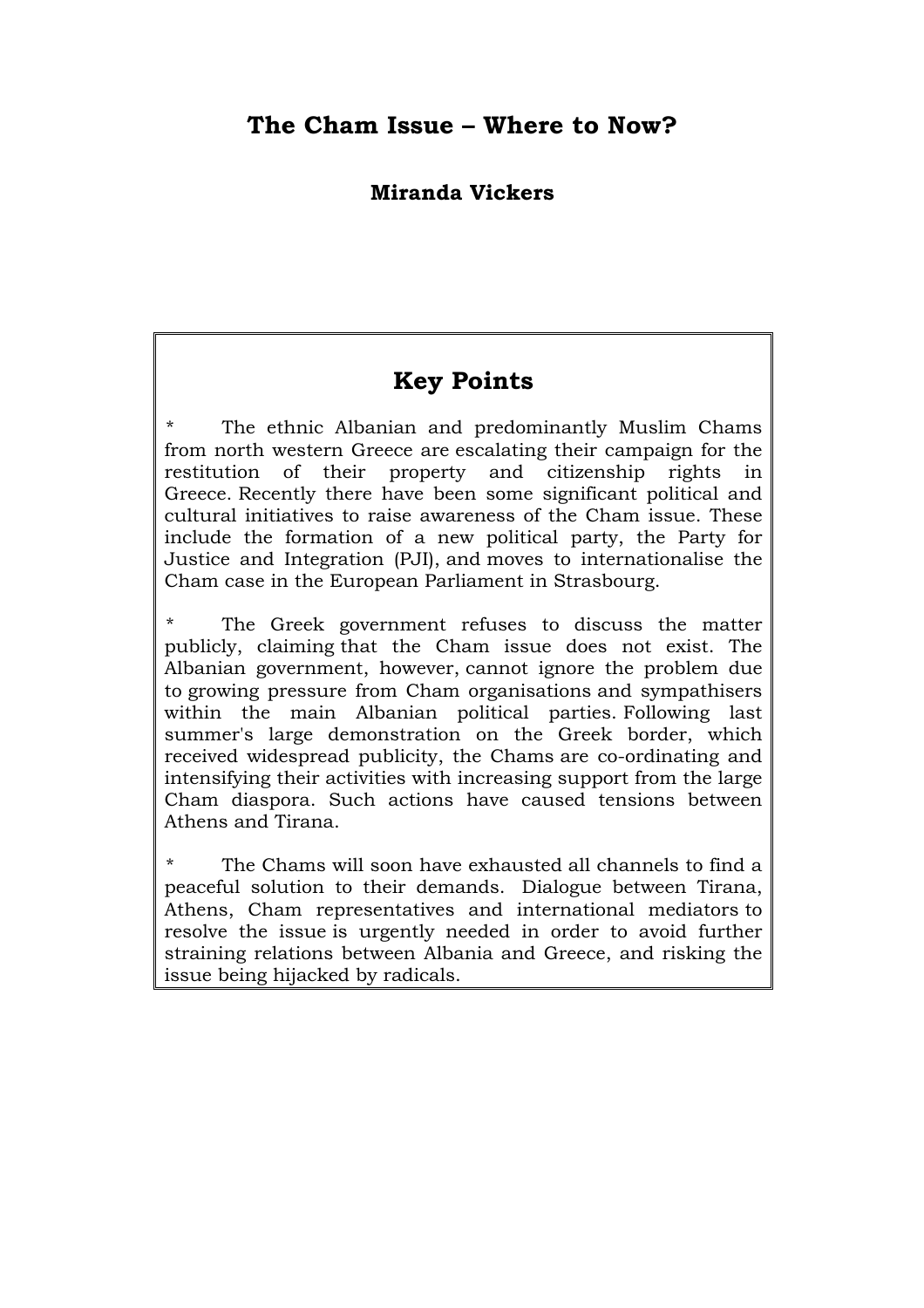## **Contents**

| Introduction                  |              |
|-------------------------------|--------------|
| <b>Background</b>             | $\mathbf{2}$ |
| <b>Political Developments</b> | 3            |
| <b>The Greek Response</b>     | 9            |
| The War Law                   | 10           |
| Conclusion                    | 11           |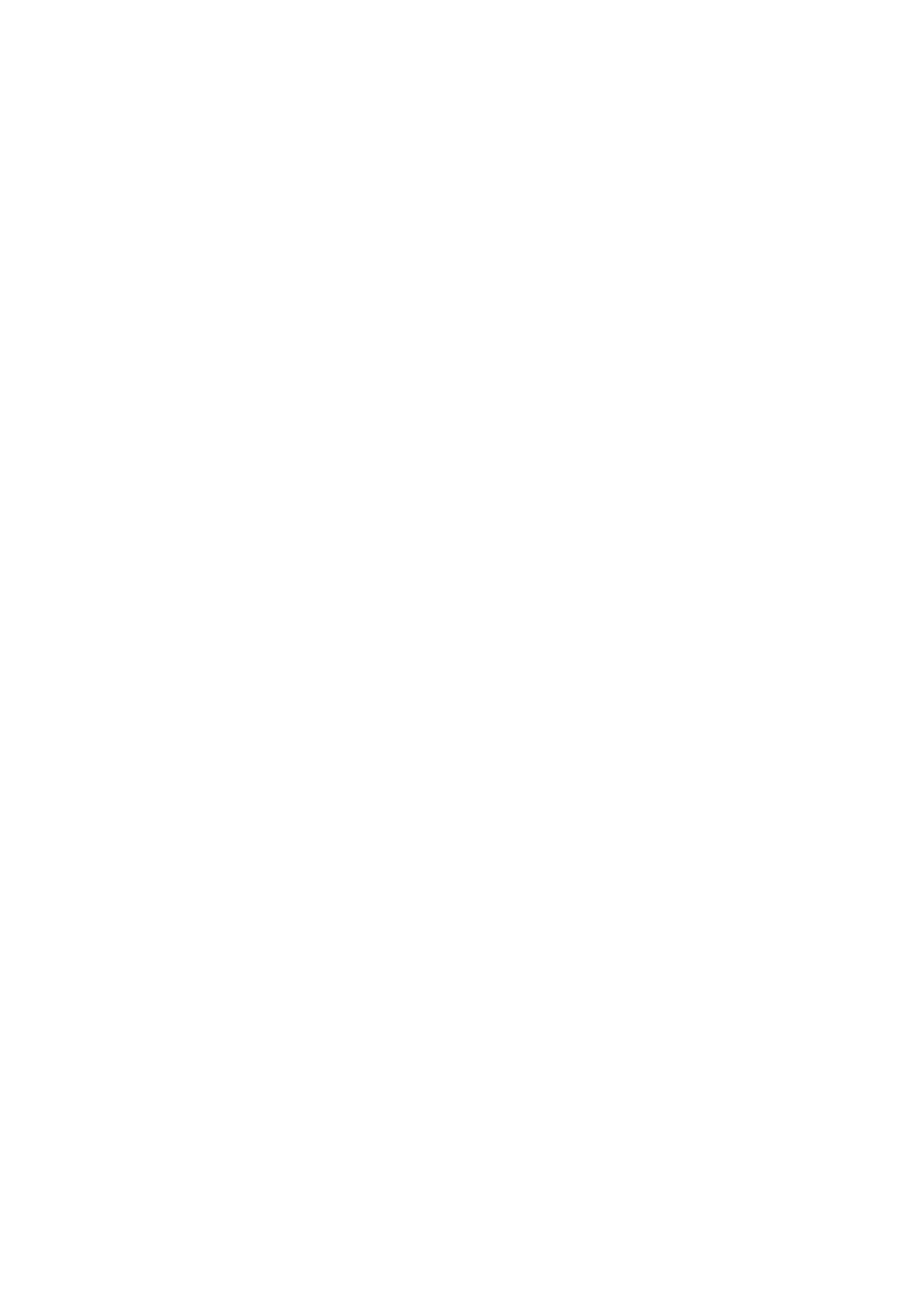## **The Cham Issue – Where to Now?**

## **Miranda Vickers**

### **Introduction**

The issue of the property rights of the predominantly Muslim ethnic Albanians (known as Chams), who were forcibly displaced from their homes in north-western Greece during World War II, has remained unresolved for over 60 years, and has the growing potential to become a major bone of contention between Albania and Greece – two otherwise friendly neighbours.[1](#page-15-0) Although the majority of Muslim Chams fled Greece during the Second World War, other displacements occurred during the Balkan Wars of 1912-1913, and during the dictatorship of General Metaxas in the 1930s when many Chams were violently driven from their homes.

Today there are approximately 250,000 Chams in Albania and an estimated 400,000 in the wider diaspora, mostly in the USA and Turkey. Despite being granted Albanian citizenship in 1953, many Chams still regard themselves as refugees deprived of their Greek citizenship and the right to return to their property in Greece. The Chams are campaigning for the Greek government to acknowledge the violence perpetrated against them, and for the return of their confiscated properties together with compensation for their use since their expulsion. They also want their Greek citizenship restored. Cham-owned properties in Greece are assessed at around US\$2.8billion and include vineyards, forestry and grazing land, domestic and commercial property.[2](#page-15-1) 

In the spring of 2002 a report published by the Conflict Studies Research Centre discussed the historical background to the claims made by the Cham people regarding their property and citizenship rights in Greece.[3](#page-15-2) The report discussed the historical background to the Cham issue and attempts during the 1990s to internationalise the problem. Although this report initially generated a heated debate on the Cham issue amongst Albania's political class, little has been done since to address the matter. Over the past few years, the various Cham organisations and diaspora groups have gone to considerable lengths to get the Albanian and Greek governments to make a serious commitment to addressing their grievances, and to inform the international community of their wishes and objectives. Yet, although politicians from all Albania's main political parties have made numerous statements regarding the Cham issue, and have proposed several parliamentary resolutions, nothing tangible has resulted from these gestures and debates. Meanwhile, the Greek government consistently claims that the Cham issue does not exist and refuses to enter into a dialogue with Cham representatives. As a result, the Chams have taken their case to the European Parliament in Strasbourg.

The Cham issue is very much interlinked with that of the Greek minority in Albania and the large non-Cham Albanian population living in Greece. Although relations between Greece and Albania are good, they have been strained several times in recent years over the treatment of ethnic minorities and employment issues facing the several hundred thousand Albanian immigrants in Greece.

> The Cham Issue – Where to Now? Conflict Studies Research Centre ISBN 978-1-905962-01-3 January 2007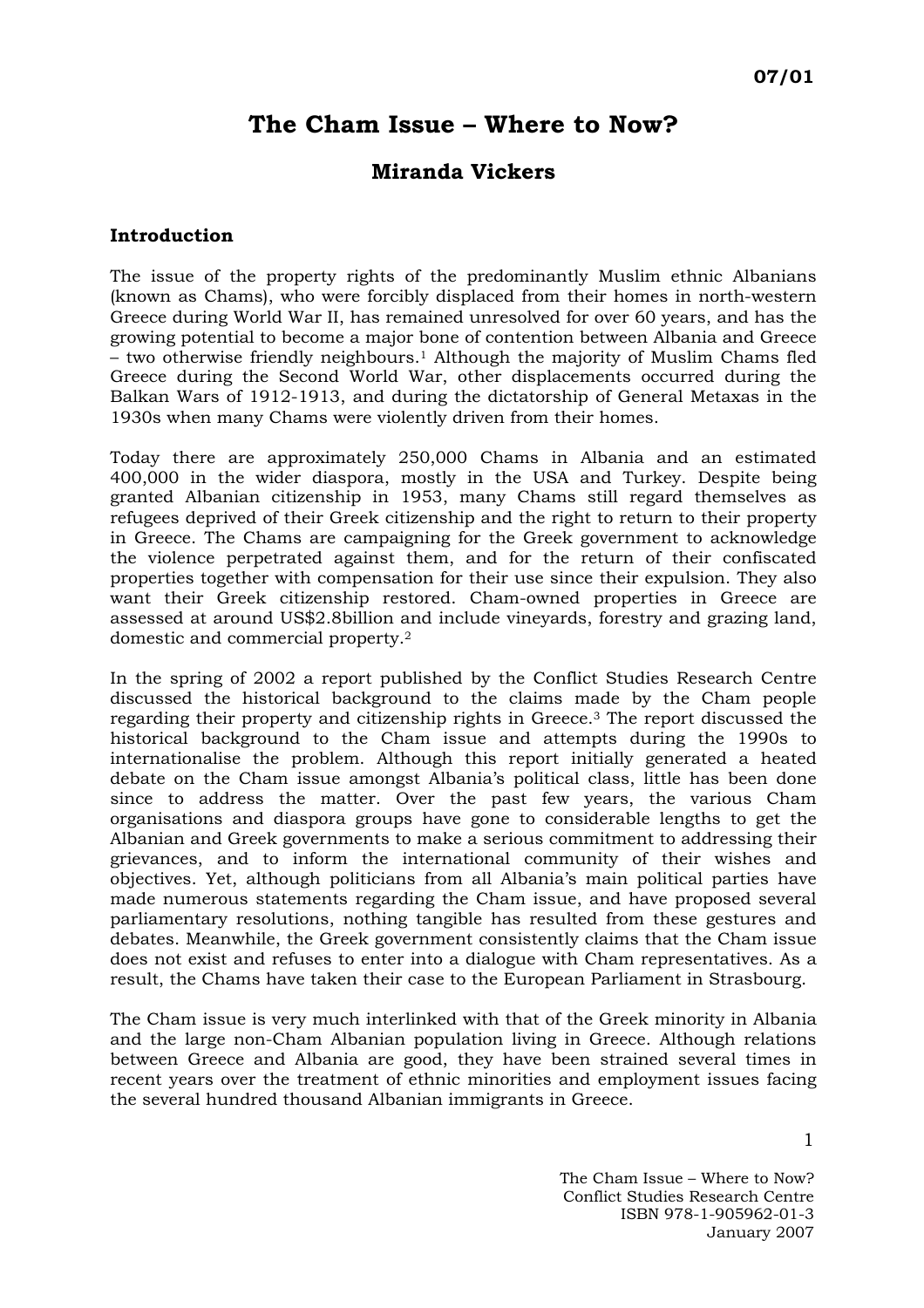The last two years have witnessed a growing confidence and political sophistication amongst the Chams, which has recently expressed itself in the formation of a new cultural organisation, and a political party that wielded significant influence in the 2005 parliamentary elections. This paper outlines recent developments in the Cham issue, as efforts to internationalise the Chams' demands gathers momentum.[4](#page-15-3) 

## **Background**

The Chams have a strong sense of tradition, identity and community which has united them over the past 62 years since their expulsion from Greece as suspected Nazi collaborators.[5](#page-15-4) This is in part due to the violence they suffered historically, but also to a collective prejudice against them on both sides of the border. Many Chams were persecuted by the Albanian Communist regime, which like the Greeks, believed that they had collaborated with the Italians and Germans during the Second World War Whereas in Albania and the diaspora Cham communities have managed to preserve their dialect, traditions and folk songs, in Greece itself those Orthodox Chams, now numbering around 40,000, who were allowed to remain in Greece, have suffered from assimilation and the public suppression of their Albanian heritage and language. As a result, Albanian is only spoken privately in the home.

The mountain Chams were largely Orthodox Christians and the coastal and lowland Chams were mostly Muslim. By classifying the coastal Chams as "Turks" rather than Albanians, Greek historians have been able to justify the earlier confiscation of Cham-owned land, much of which was given to Greek refugees from Turkey during the population exchanges in 1923.[6](#page-15-5) Following their expulsion from Greece, most of the poorer Chams went to Albania, whilst the wealthier ones went to America and Turkey. Nevertheless, today the Chams are amongst the richest and most successful entrepreneurs in contemporary Albania.

Anyone now visiting north western Greece will notice the ever encroaching wilderness that has enveloped many villages once occupied by Chams. Cham domestic and administrative buildings, mosques and cultural monuments are slowly disappearing under overgrown vegetation. Land once used by Chams to graze their huge flocks is now reverting to forest due to the cycle of depopulation that has historically characterised this corner of south-eastern Europe. Thus the geographical and architectural legacy of Cham occupation in north western Greece is gradually vanishing.[7](#page-15-6) For those Chams living close to the Greek border it is especially frustrating being technically so close but politically so far from their ancient homeland. There are roughly 14,000 Chams or their descendants living in the southern Albanian town of Saranda and the villages north of the Albanian-Greek border. Many originally came from the Epirot coastal town of Sivota and the surrounding region, and none has ever been allowed a visa to go back to see their properties or the graves of their families.

Recently, however, a few intrepid Chams have managed to find their way back to their family's old homes, even trying to rebuild them. The Greek Foreign Office believes that some local Greek police are in the pay of Albanians and are thus turning a blind eye as a few Chams quietly re-establish themselves in longabandoned property. At the same time, several hundred ethnic Greek minority families from Albania have settled in Epirot towns such as Filiates.[8](#page-15-7) This will have a long term political effect because it is gradually changing the demographic balance in the region, which could lead to social and economic tensions developing.[9](#page-15-8)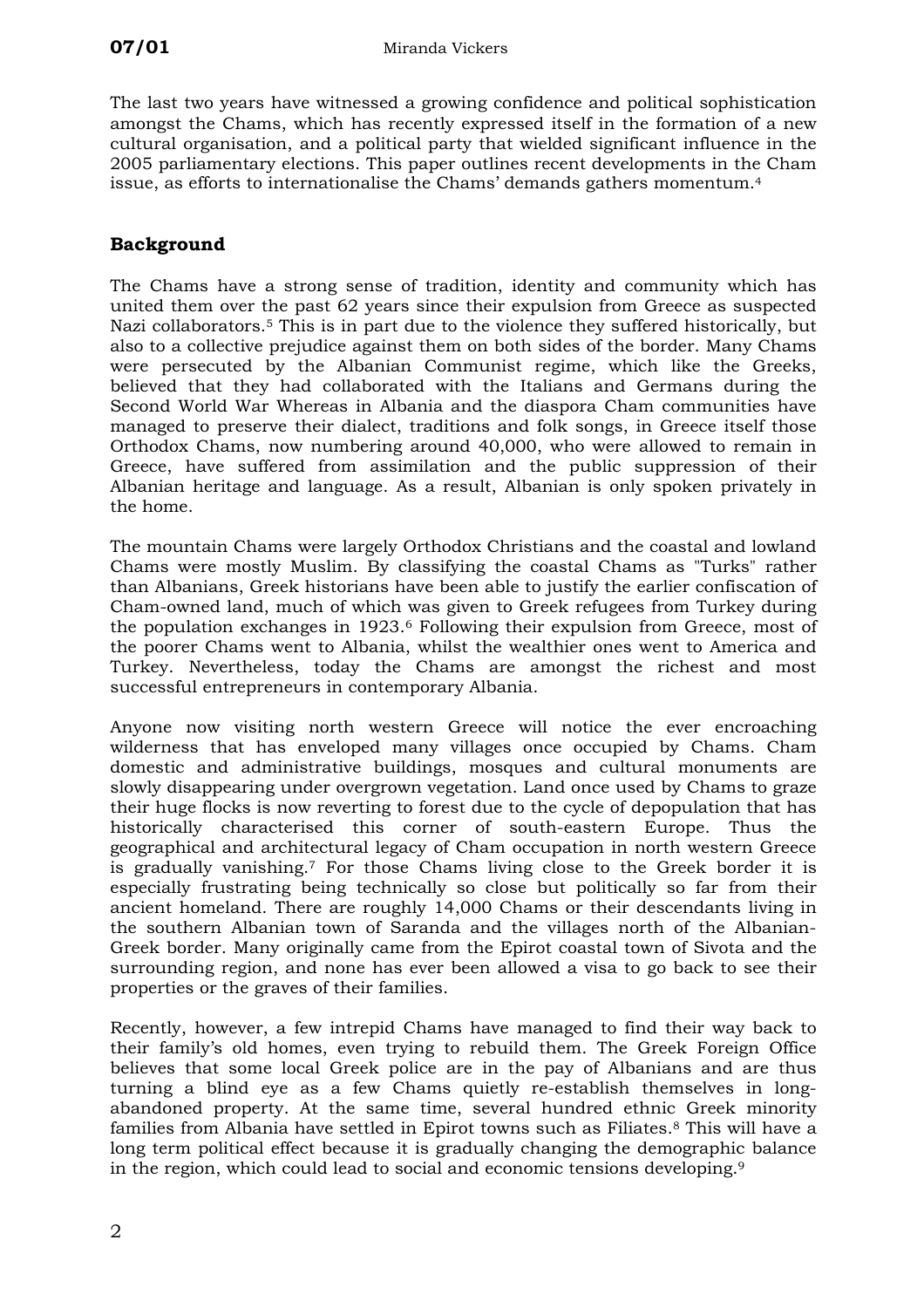In March 2004, the Institute of Cham Studies (ICS) was established with a board of 7 members. The Institute's primary aim is to attempt to "fill the huge gap in knowledge about the entire Cham issue".[10](#page-15-9) One of the first actions taken by the board of the ICS was to hold the first ever Cham Conference in Tirana in May 2004. This event was attended by Cham and other scholars, politicians and writers from both Albania and abroad, and was widely publicised in the media.[11](#page-15-10) Meanwhile the Tirana-based Chameria Association is attempting to collect and record personal testimonies and accounts from Chams who left Greece in 1944-45 and are now living in Albania – personal archives, documents and other data - in a bid to preserve the historical memories that the older generation carry with them.[12](#page-15-11) 

## **Political Developments**

Following the heated debates amongst Albanian politicians generated by the Conflict Studies Research Centre's report on the Cham issue in April 2002, there was an assumption that the report's conclusions would be acted upon and moves would begin to resolve the issue. Things looked promising when in May 2003 the then Prime Minister Fatos Nano declared in Parliament that he had reached an agreement with his Greek counterpart Costas Simitis on the establishment of a bipartisan working group to study the legal issues that would lead towards a final solution of the Cham issue. However, by September nothing more had been heard on the subject. This prompted a group of deputies from the National Front and Legality parties to draft a resolution on the Cham issue which was signed by over 40 other opposition MPs and lawyers.

The resolution expressed concern over the lack of commitment shown by both the Albanian and Greek governments in addressing the question of the property rights of the Cham people. It also stated that the government must ask for the abrogation of the War Law, the recognition of the properties of the Cham population, financial compensation for the loss of those properties, as well as freezing the law no 2664 (1998) regarding the registration of the Cham properties and their compensation. Initially, all political groups in the Albanian parliament declared that they would support the text and approve it on the basis of a consensus. However, after months of debate, with approval of the resolution being put off from one parliamentary session to another, the Parliamentary Foreign Affairs Committee finally achieved a consensus and approved the Cham resolution, only to have it postponed yet again by parliament during the plenary session on 1 April 2004.

The resolution was sent back to the Foreign Affairs Committee to make corrections and improvements that were deemed necessary by the government. When informing shocked MPs of this decision, the Speaker of Parliament, Servet Pellumbi, said that it was necessary to alter some of the wording and phraseology of the text in order to assist Parliament in approving a more mature resolution. The opposition was furious at the government for not only continuously postponing approval of the resolution, but also drastically altering the text in order to appease the Greeks. Several fundamental points had been left out of the amended version, which included the abrogation of the War Law and the compensation that should be paid by the Greek authorities to the Cham people for the loss of their properties.

Albanian politicians were divided in their views on the reasons why the draft resolution needed to be so drastically amended. The opposition argued that the government was resisting approval of, and softening the demands of the resolution for fear that it would create tension in relations with Greece. The Socialists, on the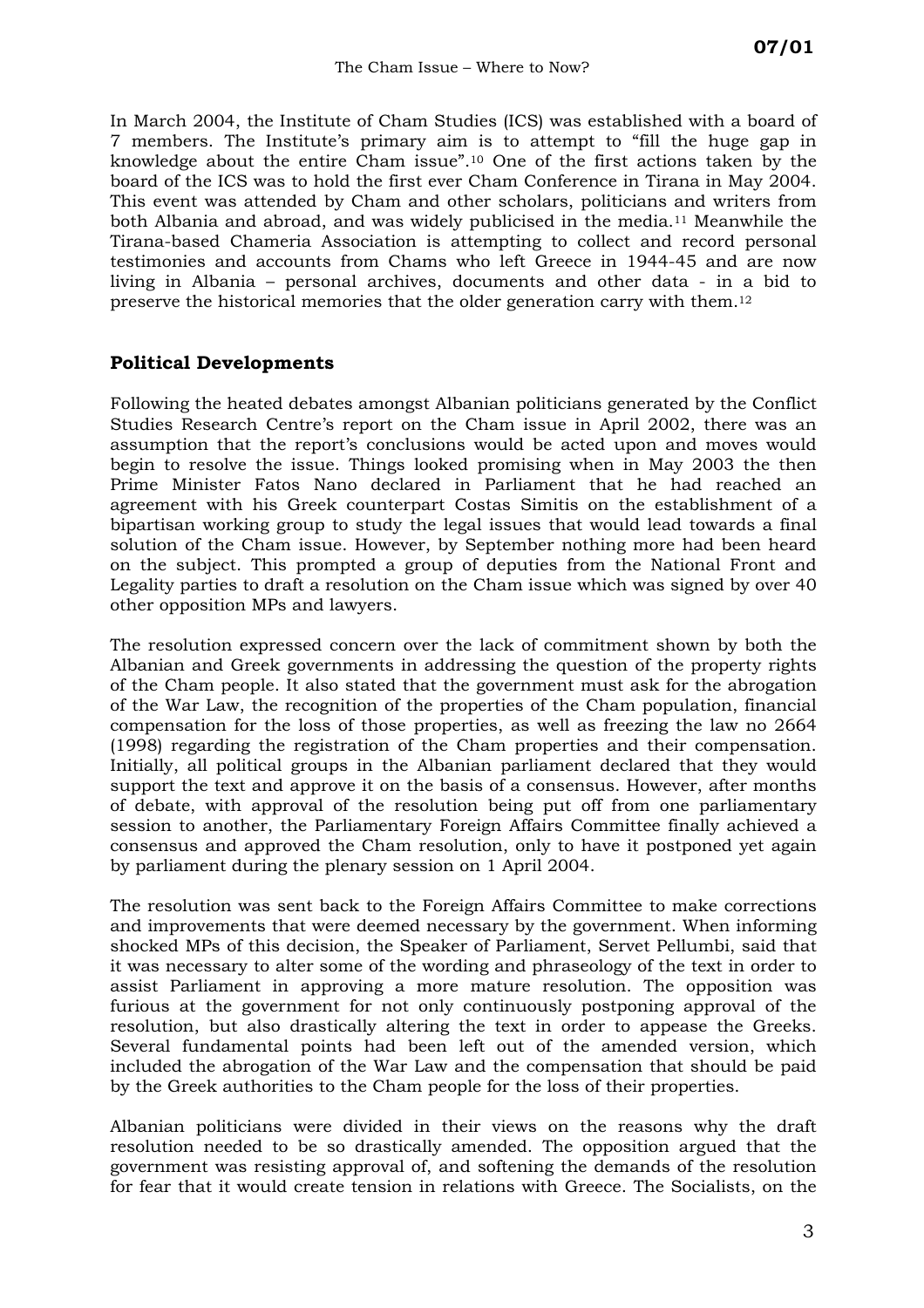other hand, argued that their abstention that led to the rejection of the document was due to their fears about a new "broom" being used against Albanian emigrants in Greece, and subsequent fears for the economy should thousands of Albanians be sent back over the border if the Assembly were to approve the draft.<sup>13</sup> Socialist Party deputy Spartak Braho said: "The main reason is that we cannot set the just demands of the Cham community against the primary interests of 600,000 Albanians in Greece."[14](#page-15-13) 

This argument might have carried some weight several years before. In the spring of 2004, however, the position of Albanians living in Greece could not have appeared more secure due to the demand for Albanian workers to complete an enormous number of construction projects for the Olympic Games, which were to be held in Athens that summer. In fact this was the precise moment that the Albanian government could have exerted its greatest pressure on Athens to get some form of commitment to resolve the Cham issue. As one cynical Socialist MP, Sabit Brokaj, noted: "The rope that the Greeks keep around the neck of some Albanian politicians in relation to Albanian emigrants in Greece, is only a game of pressure. Only those Albanian politicians who are connected with the Greek monopolies, are involved in the informal economy, or have illegal revenues, bow to this pressure."[15](#page-15-14) 

The very narrow defeat of the Cham motion in Parliament was almost certainly due to the pro-Greek wing in the Socialist Party, which backed away from the consensus achieved by the Parliamentary Foreign Affairs Committee due to pressure being exerted by Greek diplomatic circles. There had been pressure on MPs to vote against the resolution, such as the chairman of the Union for Human Rights Party, Vangjel Dule, who demanded that MPs did not approve the draft as it could be a detrimental move for Albanian foreign policy.[16](#page-15-15) According to Dule: "This resolution comes at a time when the Balkan region is witnessing intensive events and a period of fragile balances, and the approval of such a resolution would damage those balances that could result in a high political cost for Albania's foreign policy."[17](#page-15-16) 

According to reports, the unexpected postponement of the draft resolution was seemingly the result of a confidential meeting between the then Greek Ambassador to Tirana, Pantelis Carcabassis, and officials from the Albanian Foreign Ministry. The Greek representative argued that "Greece considered approval of this resolution a non-friendly act by Albania."[18](#page-15-17) There were also many accusations of Greek efforts to make sure the Albanian government kept silent on the Cham issue, which as one observer noted: "they do on the quiet by sponsoring the Albanian media, by buying journalists through free trips and other privileges, and through publicity campaigns, or by bribing Albanian politicians through enabling them to spend their time in Greek taverns".[19](#page-15-18) 

The rejection of the draft resolution was a bitter blow to the Chams, who again took to the streets to demonstrate against the decision. On 15 March hundreds of Chams had waved placards baring the slogans "Chameria is ours" and "Return our properties" in front of the Parliament building demanding approval of the resolution.

Although the resolution had failed to be approved, it did succeed in highlighting the emotive, politically divisive and damaging nature of the Cham issue. Given the media allegations of Greek interference and bribery of Socialist MPs, it was clear that some form of damage limitation was urgently needed. Thus it was announced that official discussions on the Cham issue were to be convened. At a meeting in May 2004, the then Prime Ministers of Albania and Greece, Fatos Nano and Costas Karamanlis, agreed to start bilateral negotiations to find a "legal and fair solution to the question of Cham properties in Greece, and Greek assets in Albania". Albania's President, Alfred Moisiu, was clearly concerned at the damaging publicity regarding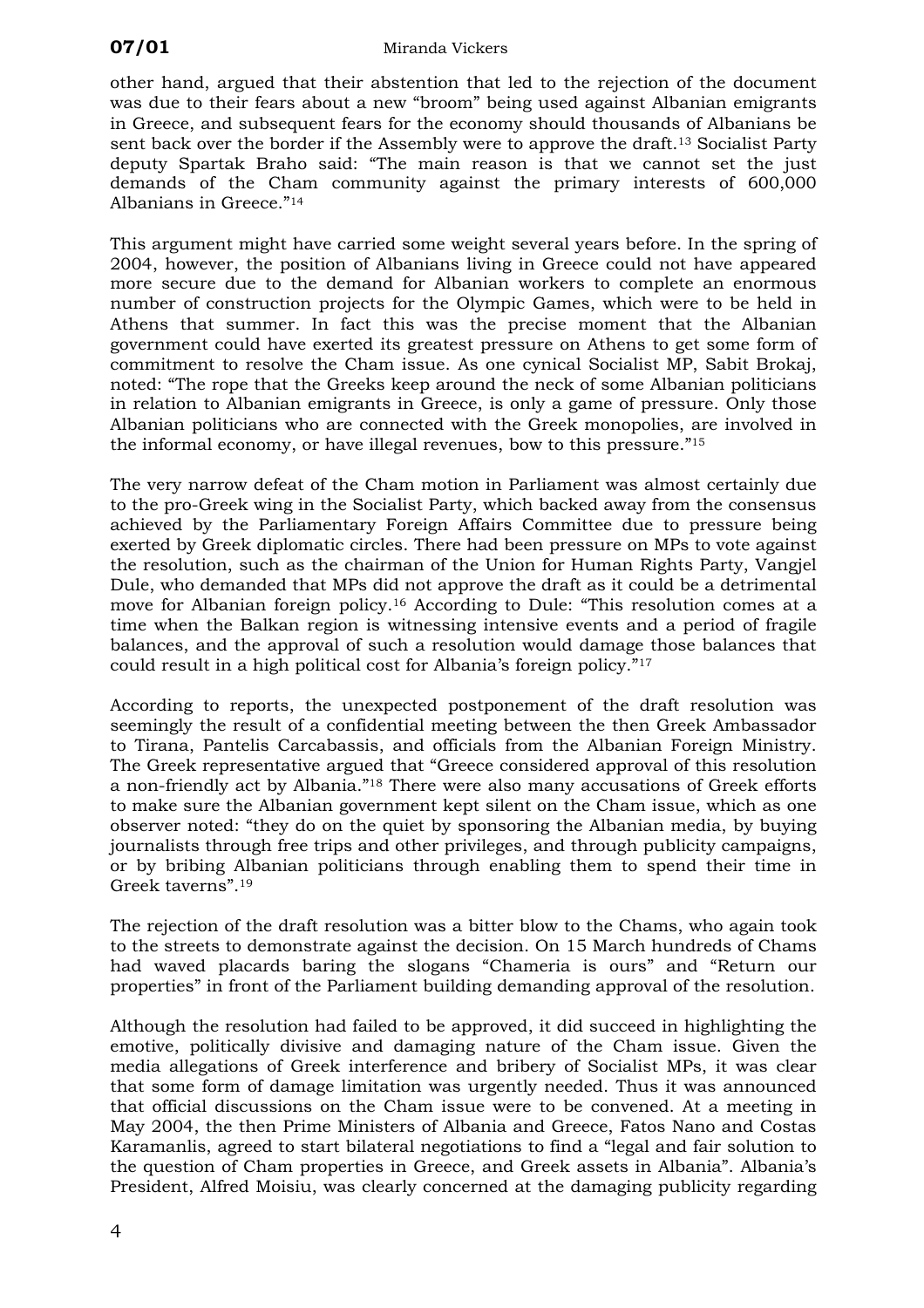Greece's "sponsorship" of certain government officials. He was also genuinely interested in the plight of the Chams and the need for an urgent resolution to the issue. In an interview, he explained that: "Past problems between Greece and Albania relating to the Chams, their property rights, the War Law and the Greek minority, did not affect actual day to day relations between the two countries, but nevertheless, these problems need to be urgently solved." [20](#page-15-19) 

The fact that the Albanian parliament had even considered passing a resolution requiring action to be taken on the Cham issue, and the sight of hundreds of angry Cham demonstrators was enough to galvanise Greece into defensive mode. The country embarked upon a series of military and diplomatic initiatives, which suggested a fear of Pan-Albanian expansion towards north-western Greece. Serbian and Macedonian media reports were claiming that new Pan-Albanian organisations were planning to expand their operations into north-western Greece to include Chameria in their plans for the unification of "all Albanian territories."[21](#page-15-20) Meanwhile, international observers were concerned that Kosovo politicians might start speculating with the Cham issue.

In September 2004 the Greek authorities announced the reinforcement of northern military areas near the borders with Albania and Macedonia. New infantry forces from eastern areas of the country were transferred close to the Greek border with Albania, and a unit of Patriot missiles was moved from Athens to a military air base near Thessaloniki, along with a new air force unit. These were permanent deployments that gave the distinct impression that Greece felt a possible threat from her northern borders, as opposed to the traditional threat from Turkey to the east. This fortress-like mentality was further enhanced by a giant ring of barbed wire reinforced with metal spikes, erected at the main southern border crossing at Kakavia.

Despite the Cham-induced controversy, during a visit to Albania in mid-October 2004, Greek President Konstantinos Stephanopoulos stated at a news conference that the Cham issue did not exist for Greece and that claims for the restoration of property presented by both the Cham people and the Greek minority in Albania belonged to a past historical period which he considered closed. "I don't know if it is necessary to find a solution to the Cham issue, as in my opinion it does not need to be solved," he said. "There have been claims from both sides, but we should not return to these matters. The question of the Cham properties does not exist," he told reporters.[22](#page-15-21) When speaking of claims from both sides, Stephanopolous was referring to the Greek claims on Vorio Epirus (Northern Epirus), which include a considerable part of southern Albania. The key difference, however, is that unlike Albania's ethnic Greek minority, who are allowed to own their own properties and have Albanian citizenship, the Chams are forbidden to return to their homes and are denied Greek citizenship. With the implementation of the property law adopted in 1992, Albania did not exclude the ethnic Greek minority from the right to own property.[23](#page-15-22)

During Stephanopoulos's visit, the Chameria Association was refused permission by police to hold a protest demonstration. Members of the Association explained that the Chams wanted to protest peacefully to show that they would not keep silent about their properties, and would continue to demonstrate until their legal position was restored and they were given back their assets. "We will never keep silent about our property, many of us have the land patents that prove our claims. They are our lands whether the Greeks like it or not," they explained.<sup>[24](#page-15-23)</sup>

By the beginning of 2005, the Chams had become disillusioned with both major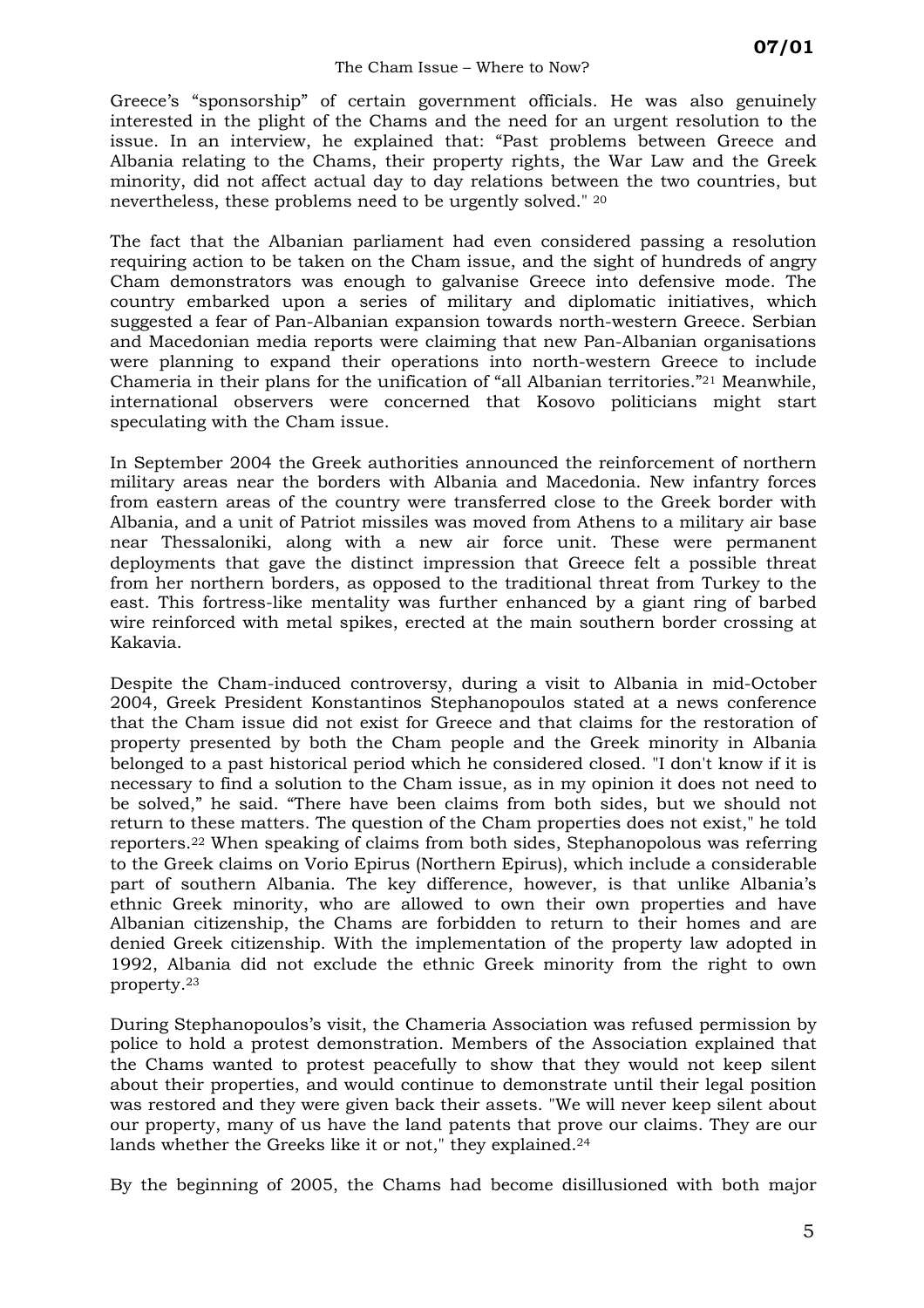political parties' hollow and superficial gestures towards addressing their cause. They therefore decided to create their own political party – the Party for Justice and Integration (PJI) – to represent the Chams in the forthcoming parliamentary elections. The party declares in its statute that it belongs to the centre right, which is the political homeland for the vast majority of Chams marginalised by the Communist regime. Since the demise of the one-party state, the Chams have consistently put their faith in the centre right parties to pursue their rights with Greece. However, the Chams are fully aware that Tirana's politicians, whether Democrats or Socialists, only really focus on the Cham question during election time. Back in 1995, with an eye on the following year's parliamentary elections, the then Democratic Party government created a day of official remembrance on the anniversary of the massacre of Cham civilians at Paramithia on 25/7 June 1944, and also erected a monument to the Chams in the southern town of Konispol. In the run up to the local elections in October 2003 a street in central Tirana was renamed Chameria Street. These symbolic gestures were never followed up with any political initiatives.

During the June 2005 parliamentary elections, the Chams were scathing about Fatos Nano's attempts to woo them in Saranda. "He wanted to meet us because he wanted us to vote for him. He promised us jobs and good positions but he was not sincere about our problems," they said.[25](#page-15-24) During the elections the support of the Chams helped re-elect Sali Berisha and the Democratic Party to power.[26](#page-15-25) The largest demonstration during the election campaign was organised by the Vlora Chams, 90% of whom voted for the Democratic Party. There are 10,500 Chams in Vlora, the majority originating from the coast of Epirus. They had a very difficult time under communism because Enver Hoxha believed they had collaborated with the occupying forces during World War II. Due to their geographical proximity to Italy and the sensitivity of the Vlora coastal region, there was more pressure on the Vlora Chams under Communism, and consequently the most radical Chams in Albania are from Vlora.

There were now three centres of Cham activity: the political party – the PJI, the Cultural Institute of Chameria and the Chameria Association. Working closely together, these three groups were able to push forward the Cham agenda in the run up to the elections. Despite the PJI not being linked to a coalition of other parties, it succeeded in gaining tens of thousands of votes in the 2005 parliamentary elections, and was able to send an MP to parliament.

The month of November 2005 proved to be highly contentious as the deadline set by the Greek government for the Chams to officially register their property in Greece finally arrived. The law on property, which was passed and decreed by former Greek President Stefanopoulos, states that all unregistered Albanian-owned properties in Greece would be nationalised. The Act No 2664 "on Greek cadastral and other regulations", passed on 27 November 1998 by the Greek parliament, set 27 November 2005 as the final deadline for registering estate properties. Under the controversial War Law the property of the Chams is considered as property belonging to the "enemy" because of the Chams' alleged collaboration during the Second World War.

Despite being granted Albanian citizenship in 1953, the Chams still regard themselves as Greek as well as Albanian citizens, and therefore the legal owners of their properties in Greece. A lot of Chams have their property documentation, but the majority have not. Although November was the cut off date for the registration, almost no Chams could go to register their property because they were not allowed visas to enter Greece. The Greek government was aware that the Chams could not register their property, as they would have to travel to Ioannina to get copies of their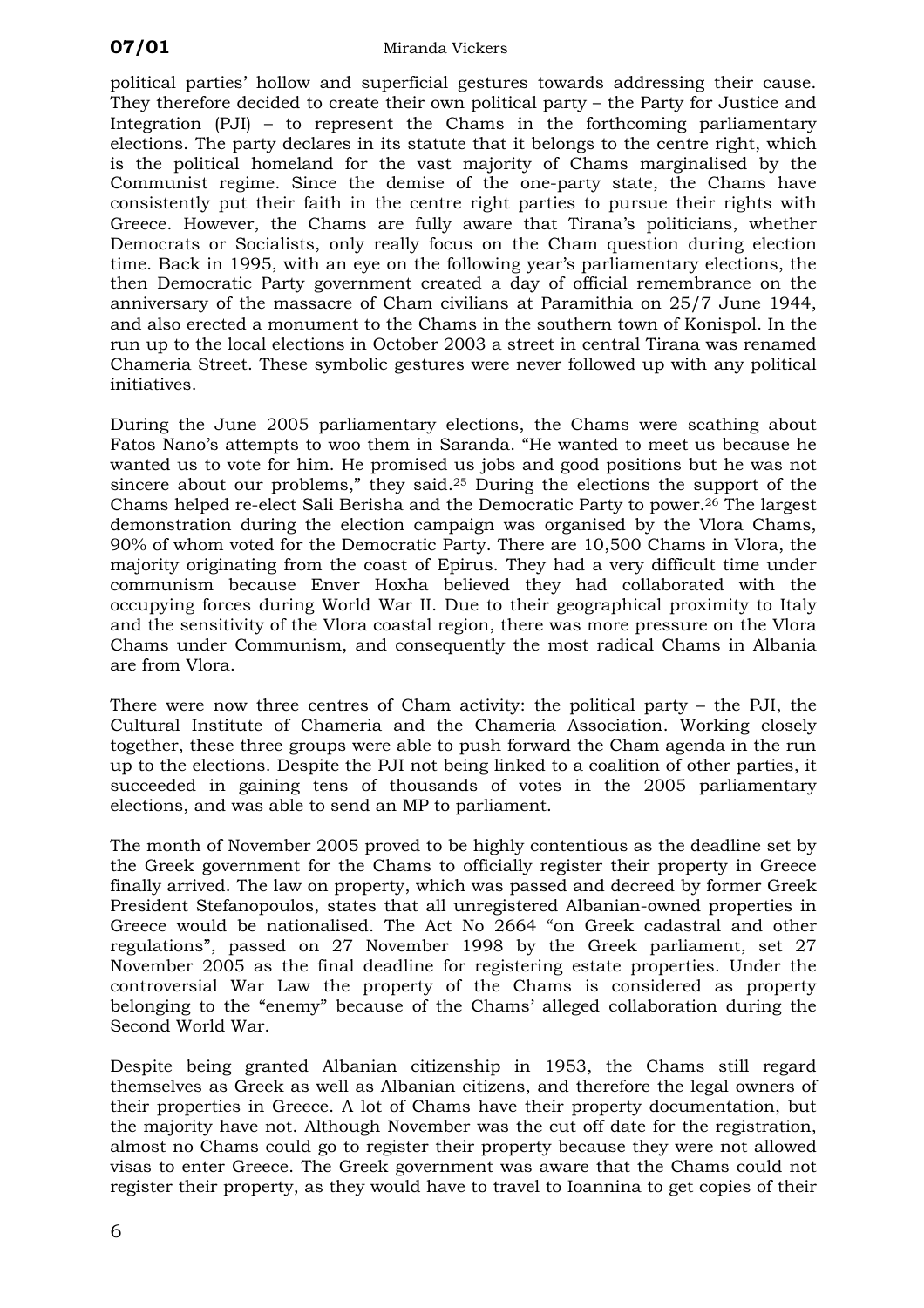missing documents, which they could not do without visas to enter Greece.

As tensions rose with the approach of the registration deadline, Greek President Karolos Papoulias chose this inauspicious time to pay a visit to Albania. He was scheduled to meet for talks with Albania's President Alfred Moisiu in the southern town of Saranda. At the beginning of November, however, Papoulias suddenly cancelled his meeting with Moisiu because of a demonstration by a group of around 200 Chams. Papoulias was in the nearby city of Gjirokaster when the decision was announced. A Greek Foreign Ministry statement said that the meeting was cancelled because "the Albanian authorities had not taken adequate measures to protect President Papoulias by deterring known extremist elements, who are trying to hinder the smooth development of Greek-Albanian relations and present unacceptable, non-existent issues at a time when Albania is taking steps towards fulfilling its European ambitions". This was followed by a strongly-worded note of protest to the Albanian authorities delivered by the Greek Embassy in Tirana.

The annulment was an acute and humiliating snub to President Moisiu, who had initiated the visit. A spokesperson for the president said: "The President of the Republic expresses deep sorrow at this hurried and unexplainable decision by the Greek side which was based upon misinformation, regardless of the assurances from the Albanian side that this was a small, peaceful and well monitored demonstration."[27](#page-15-26) The cancellation of the proposed talks between the two presidents was an over-reaction by the Greek authorities, as well as implied blackmail by inferring that "Albania's European ambitions" would in some way be damaged by the country encouraging extremist activity. Ever since Albania began negotiations to join the European Union, Greece, as the only regional EU member, has played the EU card to instil a sense of insecurity into Albania's political class, many of whom believe that if they step out of line, Greece will hamper Albania's EU aspirations. This is despite the fact that the minority rights orientation of modern Greece is currently incompatible with European and international law – a fact that needs to be examined by the EU Parliament.

The Greek decision was widely condemned by Chams and non-Cham Albanians alike, and unnecessarily damaged Greek-Albanian relations. The inability of the Chams to register their properties in Greece, and the manner in which Papoulias' visit was cancelled, infuriated the Chams. Representatives of the Chameria Association said the small protest was aimed at increasing awareness of the Cham issue. "It is better we demonstrate peacefully in a democratic manner, than take up arms to publicise our demands."[28](#page-15-27) 

The beginning of 2006 saw the Chams with a heightened sense of frustration, and a renewed determination to internationalise their plight. On 8 February the Greek General Prosecution announced its decision to sell all unregistered property and land in Epirus, including Cham-owned land that was sequestrated in 1945. According to the court the owners have not registered any interest in the land for over 20 years. The Chams considered the Greek decision as "open provocation" and called for an immediate response from the Albanian government and international institutions. No response was forthcoming.

In June around ten thousand Chams marched to the Greek border at Qafa e Bota to mark the anniversary of the massacre of Cham civilians which occurred on 27 June 1944 in the Epiriot town of Paramithia. The event gained wide publicity within Albania and even the Greek media ventured up to the wilderness of this remote border crossing. Although the Chams commemorate this event every year, this protest was by far the biggest political action taken by the Chams in the 62 years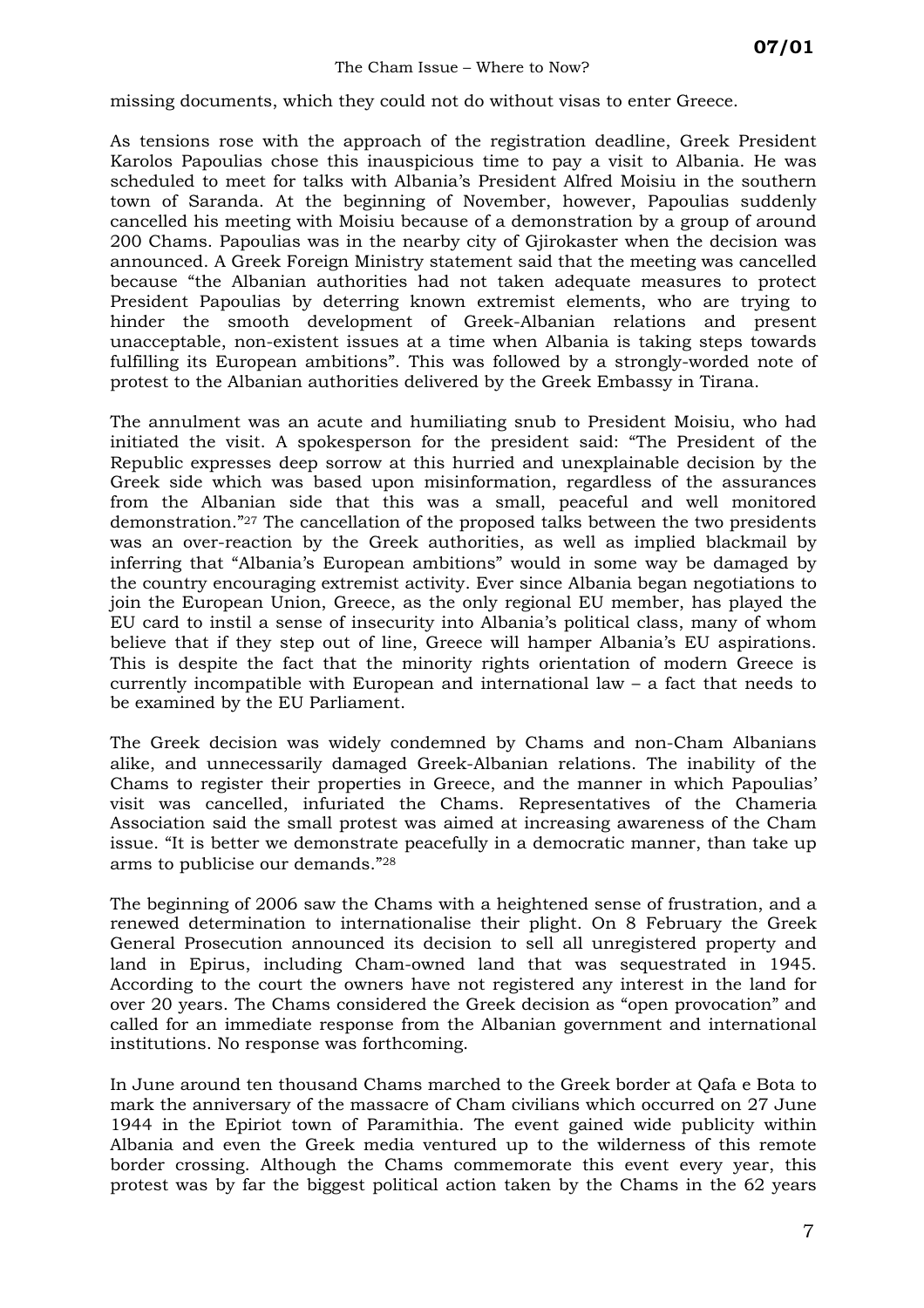since they were driven from Greece. It was the first time in as many years that so many Cham people, of all ages and social classes, came together from every district of Albania. These were not "extremists" but ordinary people, taxi drivers, lawyers, shopkeepers, who regard themselves as Greek (and Albanian) citizens and wished to let the world know their desire for "a peaceful return to their homeland and to the graves of their forefathers".[29](#page-15-28) 

The demonstration was well coordinated, which represented a new level of cooperation amongst the various Cham regional groups. However, the protest was noticeably ignored in Albania by the ruling Democratic Party and the Socialist-led opposition. According to one observer, the demonstration actually contributed to the Albanian government's negotiating power with Greece because in the light of recent events it could legitimately claim that it was obliged to raise the Cham question because of such strong pressure from the Cham community. The June protest also strengthened the position of the Albanian government because it provided additional arguments in the controversy over the graves of Greek soldiers on Albanian territory, with the Greek side asking to build several cemeteries for its soldiers killed in Albania, yet not allowing the Chams to pay homage at the graves of their forefathers in Greece.[30](#page-15-29) 

Other initiatives followed, including sending letters outlining the Cham case to every major diplomatic mission in Tirana, and in May the PJI sent a memorandum to Prime Minister Sali Berisha and former Greek foreign minister Theodoros Pangalos, calling for their support for the rights of the Cham population.<sup>31</sup> To date there has been no response from any foreign mission or from Dr. Berisha himself. With increasing frustration, the Cham leadership decided to take their case directly to Europe.

At the end of October, several members of the PJI went to the European Parliament in Strasbourg - the first direct presentation of their case to European parliamentarians. The PJI delegates stressed that they were visiting independently from the Permanent Albanian Delegation in Strasbourg. They had a successful meeting with Mrs Doris Pack, Chairperson of the European Parliamentary Delegation for South-Eastern Europe, who was presented with a dossier about the historical and political dimensions of the Cham issue, as well as proposals for nonviolent and democratic solutions to the problem. Mrs Pack had an in-depth discussion with PJI Chairman Tahir Muhedini, during which she promised to investigate the possibility for the Chams to visit their homeland and their family graves in Greece. Mrs Pack also promised that the Cham issue would be discussed at the 13th round of the parliamentary session on Albania's Association and Stabilisation Agreement with the European Parliament, and in particular she would discuss the matter with Greek Euro Deputies in the Parliament. The PJI delegates also met representatives of various European political parties, who promised to look at the possibility of proposing a Parliamentary Resolution which would seek to open a dialogue between Athens and Tirana, together with the participation of representatives of the Cham population in the presence of international mediators. It remains to be seen what comes from the visit to Strasbourg, but whatever the outcome this marked the first stage in the internationalisation of the Cham issue.

In a provocative move on 7 November 2006, the Greek government announced that it intended to grant dual citizenship to the ethnic Greek minority in Albania. Greek Foreign Minister Dora Bakoyannis said the move was in response to long standing demands by members of the minority. She also pointed out that the Albanian constitution now guarantees its citizens the right to hold dual nationality as part of steps taken to harmonise its legal framework within European requirements and to fulfil EU criteria.[32](#page-15-31) Yet again the Greek authorities were playing the EU card. The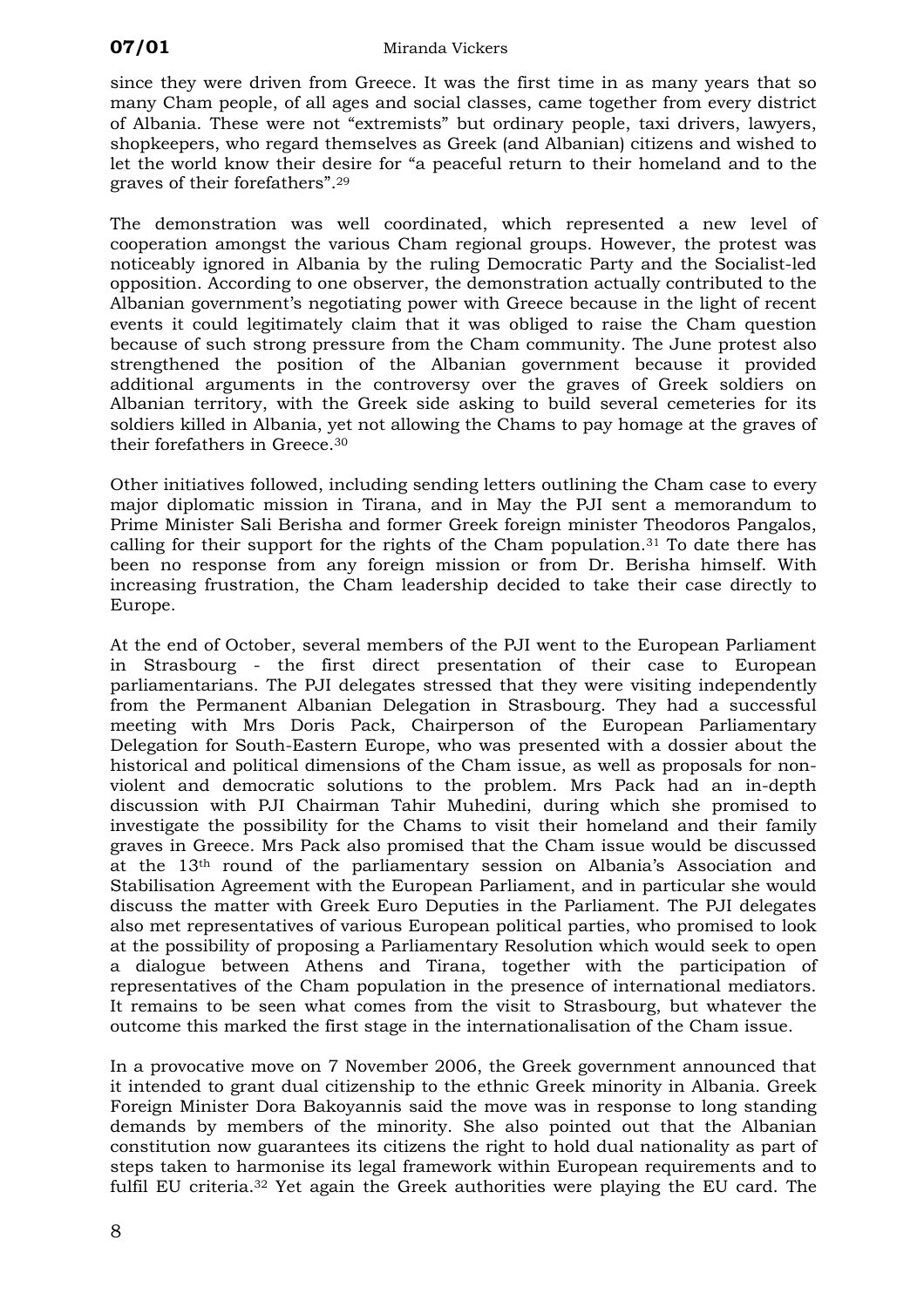following day, Albanian Prime Minister Sali Berisha indicated that Albania would accept Greece's decision. Some 20,000 members of Albania's ethnic Greek minority are expected to be issued with Greek passports. The Chams responded to this announcement with a declaration of support for the notion, but also a call for Athens to return Greek citizenship to the Cham people. Tahir Muhedini called upon the Albanian and Greek governments to support the Chams' claims for Greek citizenship. He said that it would have been better if Greece had begun by giving passports to the Chams, and added that "Tirana and Athens still had time to react positively towards the Cham question".[33](#page-15-32) An ominous warning perhaps that time was running out in efforts to find a peaceful solution to the Cham issue.

## **The Greek Response**

The Greek authorities appear extremely reluctant to engage in any dialogue on the Cham issue. Aside from a minority of Greek academics, diplomats and human rights activists, most of the Greek population supports the authorities' view that such a topic does not exist.<sup>34</sup> This is clearly a case of missed opportunities. With the collapse of the Berisha government in 1997, Greece was in a unique position in its relations with the new Socialist-led government in Tirana, which started off on such a high note after the Socialist Party's victory in the 1997 elections. By constantly refusing to address the subject, the Greek authorities cannot find a unified response to the Cham issue, and remain divided as to how best to respond to what they consider the growing threat from their northern border. There are strong divisions in Greece between the Foreign Ministry, which knows it has to deal eventually with the issue, and the Ministry of Defence, which will not agree even to discuss the matter. Given the continued official pronouncements that "there is no Cham issue"; the Greek authorities appear to be burying their heads in the sand. As the June march to the border and the PJI visit to Strasbourg indicate, the Chams are becoming ever more unified and persistent in their quest.

Some Chams believe the Greek government is prolonging the delay in officially addressing the Cham issue in the hope that more of the original eyewitnesses to the atrocities that occurred in Chameria would die, and thus weaken the Chams' case. For example, one alleged such massacre of Cham people by the Greek government in the summer of 1953, which included the killing of women and children buried in a mass grave in Filiates/Filat, was witnessed by several Chams.[35](#page-15-34) 

There is, nevertheless, a rational face to Greece, which acknowledges the massacres and large-scale displacement of the Muslim Chams, but argues that "in the chaos of war it wasn't really our fault".[36](#page-15-35) Indeed,

"In the event of the Cham controversy developing internationally, there is likely to be some discussion of the British role in the events, as it is generally believed that the EDES royalist militia leader Col. Napoleon Zervas was acting on the orders of a member of the British mission (C. M. Woodhouse) in moving against the Chams in 1943-44. Woodhouse has defended his decisions by claiming that the interethnic conflict in Epirus, and also fighting between different wings of the Greek anti-Axis movement, meant that two divisions of the communist-controlled ELAS popular army were tied up in Epirus and this helped save the British force under General Scobie from defeat in the Battle of Athens in 1944."[37](#page-15-36) 

To be fair to ordinary Greek people, it is quite understandable why they have little sympathy or any accurate knowledge of the Cham issue. They have been taught a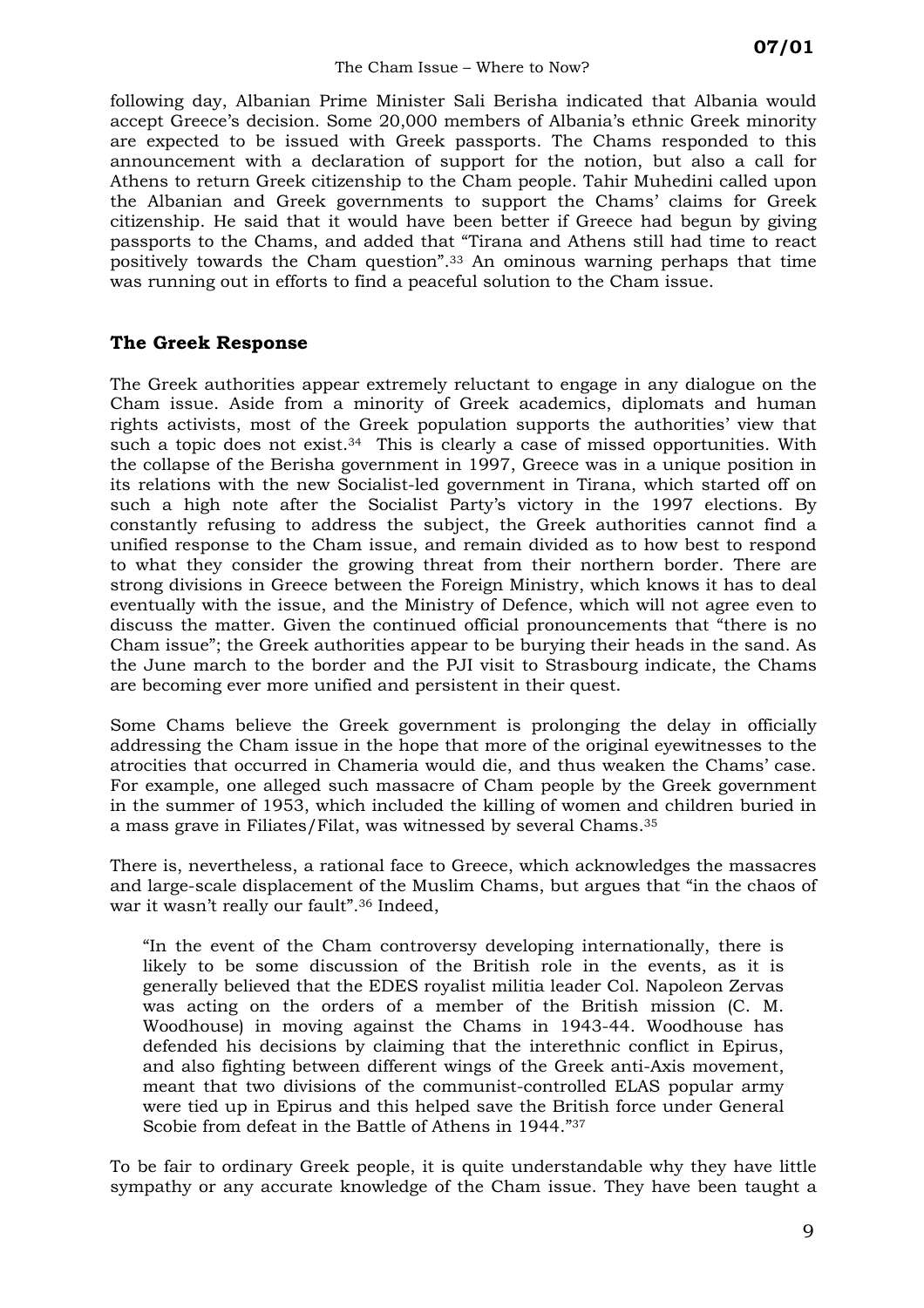very simplistic historiography of the Epirus region – "those Albanians who left the coast and lowland areas of Epirus were really Turks, whereas those that remained in the hills were Christian, i.e. good, Albanians who were allowed to stay, and as the Muslim landowning 'Turks' left the Greeks were only getting their land back".[38](#page-15-37) There is also a genuine, if wholly irrational, fear amongst many older Greeks that to bring back the Muslim Chams is tantamount to asking the Turks to return. However understandable is this lack of accurate historical knowledge and fear of the returning Turk, there is also unfortunately a strongly nationalist element within Greece, spearheaded by the Greek Orthodox Church, which claims to own huge tracts of land within Albania. The Greek hard right and many people within the Orthodox world in Greece still harbour territorial designs on the 'minority' areas around Saranda, the coast north to Vlora and inland to Gjirokaster and Korca. For their part Albanians have never been taught about the terrible suffering of the Greek people during World War II, and the subsequent bloody Greek Civil War (1944-1949). It is clear that old prejudices need to be dispelled, and regional histories need to be re-evaluated and in most cases re-written.

## **The War Law**

A significant problem that continues to hinder efforts to find an acceptable solution to the Cham question is that technically a state of war still exists between Greece and Albania. The so-called Law of War was adopted in 1940 by Greece when the country was invaded by Italian troops through Albania. Although this law was repealed by the Greek government in 1987, the decision has never been ratified by Greece's parliament. Nevertheless, Greece argues that a state of war cannot be said to exist because it was lifted automatically in accordance with international law in 1987. The Chams argue that since their property was seized as a part of this controversial law, it is not enough for the Greek authorities to declare the law invalid - it should be abolished by Parliament.

The Law of War between Albania and Greece remains an obstacle to relations between the two Balkan countries, and is inextricably linked to resolving the Cham issue.[39](#page-15-38) For a number of years now the Albanians have been pressing Athens to address this matter but to no avail. On 1 April 2003, the Albanian Democratic Party (DP), then in opposition, urged the Greek parliament to abrogate the War Law. Speaking at a news conference the DP secretary for foreign affairs, Besnik Mustafaj, said the Greek parliament had the power to abrogate the War Law with Albania. The following day, however, Greek Premier, Costas Simitis, told Prime Minister Fatos Nano that the War Law did not exist. That is as far as Greece appears prepared to publicly discuss the matter.

Despite containing numerous references to the Greek minority in Albania, the Treaty of Friendship and Cooperation between Greece and Albania, signed on 21 March 1996 by the then Albanian Foreign Minister, Alfred Serreqi, and his Greek counterpart, Theodoros Pangalos, contains nothing about the State of War or the Cham issue. Clause 20 states that the Agreement shall remain valid for a period of 20 years. Therefore there are still 10 years to go before the Agreement needs to be reassessed, unless the issue is forced by either government. The Greek parliament has neither agreed to examine nor to abrogate the War Law, arguing that the existence of the Friendship Treaty between the two countries automatically abolishes it. A document dated 19 March 2004 on the official website of the Greek Foreign Ministry stated that the law that put the two countries at a "state of war" had been abrogated. "The Hellenic Republic, by a governmental decision of 28 August 1987, decided to abrogate the 'state of war' with Albania. The signing of the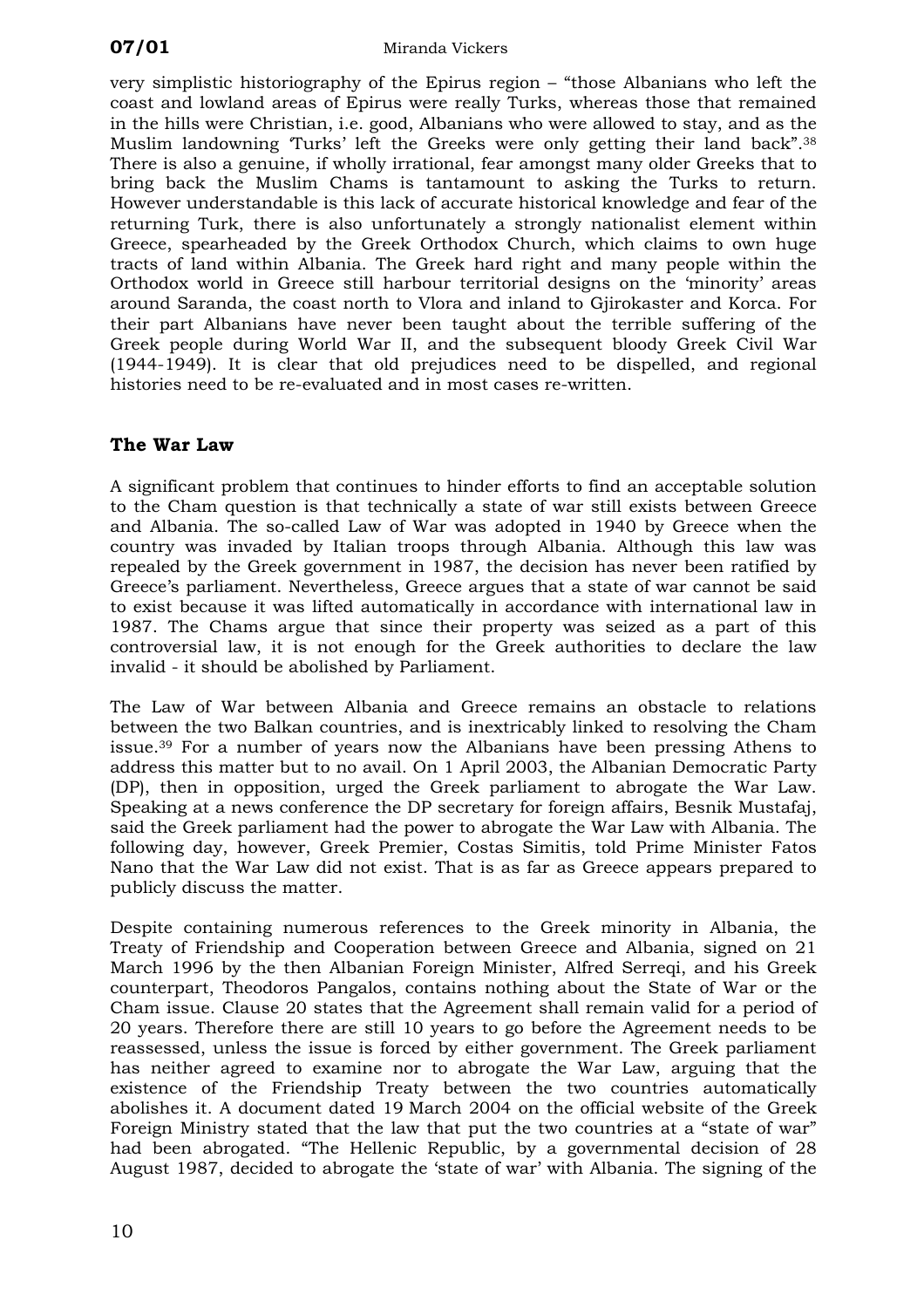Treaty of Friendship, Cooperation and Security by the foreign ministers of the two countries on 21 March, 1996 in Tirana, is considered an important basis upon which Albania and Greece have strengthened their bilateral relations and have turned the pages of the past." According to the document, the treaty has been ratified by the two parliaments.

In May 1999, however, an Albanian lawyer, Mr Agim Tartari, wrote to a Greek colleague in a Thessaloniki law firm, Mr Constantine Hadjiyannakis, requesting information on the state of the Law of War between Greece and Albania. Having consulted the Ministry of External Affairs in Athens, the Greek lawyers confirmed that law no.2636/1940 and law no.4506/1966 is still in force. "The most recent International Treaties and the Treaty of Friendship, Collaboration and Security signed between the Republic of Albania and the Greek Republic in March 1996 have not affected the situation."[40](#page-15-39) 

In an interview in March 2004, former Foreign Minister Arta Dade confirmed that the Albanian government had asked the Greek government to fully abrogate the War Law as the primary step towards a solution to the Cham problem. According to Ms Dade, "frequent discussions took place on the War Law, but when the Albanian side demanded the Law's abrogation at the time when I was Foreign Minister, the Greek government said that the interpretation made to the law in question was irrelevant".[41](#page-15-40) This is obviously a very complex and ambiguous subject that needs to be conclusively settled, not only to assist in solving the Cham issue, but also in the interests of Albanian-Greek relations and Albania's future EU membership.

## **Conclusion**

The Cham issue has three main aspects: firstly there is the recognition of the problem by the Greek government, secondly there is the property issue, and then there is the question of citizenship. When discussing the Cham problem with Albanian politicians, they usually argue that it should not be seen as a political confrontation with the Greek government, because it is an economic issue and there is no point transforming it into a political issue.<sup>42</sup> However this is too simplistic and also incorrect, because the Chams see financial compensation as just one factor in their demands.

The top priorities for the Cham people remain: the right to return to their properties in Greece and to regain legal title to their properties; the right to obtain Greek citizenship, whilst retaining the citizenship of the country in which they currently reside; and the right to live, work and travel freely in Greece without having to obtain visas. It is probable, however, that many upland Chams would settle for visas and passports but the lowland Chams would also expect their valuable land back, as well as compensation for its use since their expulsion. They would then be able to decide themselves whether to sell their property or not. They also want dual citizenship – Albanian and Greek, and want to be recognised as Greek citizens of Albanian nationality. According to most Chams, money is not as important as citizenship. "We have been refugees for a long time. We want our identity back," they claim.[43](#page-15-42) 

The Chams, despite constant setbacks and broken promises, are still unanimous in their insistence that the matter be solved through dialogue and not violence. Their wishes should be respected and their efforts to find a peaceful solution should be encouraged. In the light of recent developments, it is no longer possible for Greece to continue to claim that there is no Cham issue, and that the 1996 Treaty of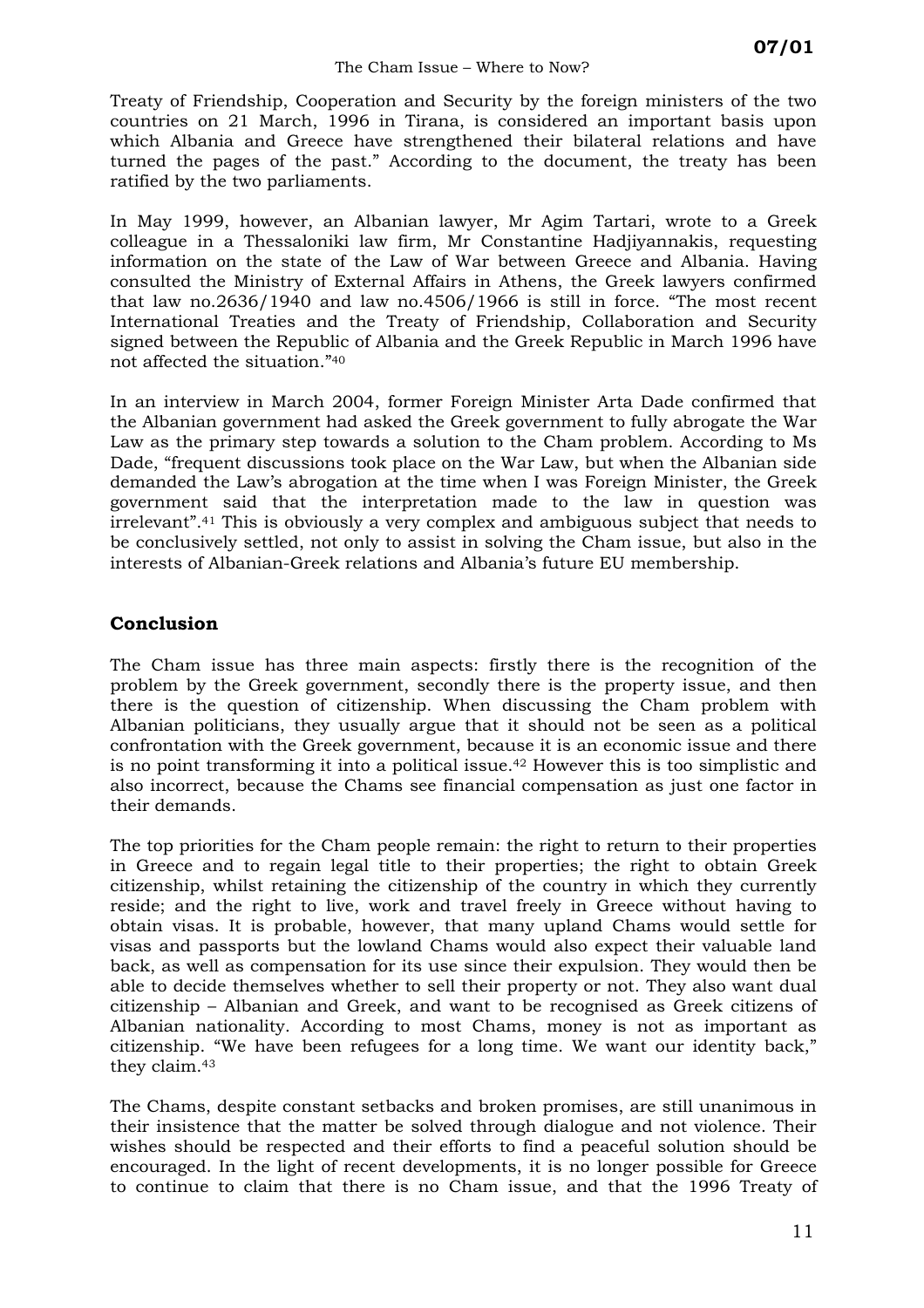<span id="page-15-38"></span>Friendship somehow abolished the need for the Greek parliament to ratify the abolition of the War Law. With their Party for Justice and Integration, the Chams have put themselves firmly on the political map. Committed activists are working hard to build the party in every city with a Cham community, and the party could take tens of thousands votes away from the ruling Democratic Party in forthcoming elections.

<span id="page-15-42"></span><span id="page-15-41"></span><span id="page-15-40"></span><span id="page-15-39"></span><span id="page-15-8"></span><span id="page-15-7"></span><span id="page-15-6"></span><span id="page-15-5"></span><span id="page-15-4"></span>This is an historical legacy that requires new political initiatives to resolve. The Albanian government needs to be very clear and specific in its discussions regarding the Chams' demands. The War Law must certainly be included in any talks and resolutions because it constitutes a real obstacle to achieving a lasting solution to the Chams' property claims. Future relations between Greece and Albania will most certainly be held hostage by the Cham issue, therefore talks should be held as soon as possible and they should be held under international auspices. The human rights issues of the Chams cannot be resolved solely between Albania, Greece and institutions representing the Cham population. A fair and lasting solution should be achieved with international mediation and support from EU institutions and the United States.

<span id="page-15-13"></span><span id="page-15-12"></span><span id="page-15-11"></span><span id="page-15-10"></span><span id="page-15-9"></span>In the coming years, it is going to become increasingly difficult for the Albanian and Greek governments, and indeed the EU institutions, to continue to ignore the Cham issue, which risks being hijacked by radical elements in Albania and elsewhere. There is already a split between moderate and radical Chams, with the former still by far the majority, but soon the Chams will have exhausted all reasonable democratic channels in which to call attention to their case.

<span id="page-15-20"></span><span id="page-15-19"></span><span id="page-15-18"></span><span id="page-15-17"></span><span id="page-15-16"></span><span id="page-15-15"></span><span id="page-15-14"></span>Both sides should try to understand each other's perspective on this complex issue. The Greeks must accept the historical truth about the confiscation of Cham-owned land, and the intimidation and persecution the Chams suffered under the dictatorship of General Metaxas during the late 1930s. For their part, the Chams must understand the truly dreadful horrors suffered by the Greek people at the hands of the Nazis in World War II, and their subsequent intolerance towards those believed to have collaborated with the occupying forces.

<span id="page-15-28"></span><span id="page-15-27"></span><span id="page-15-26"></span><span id="page-15-25"></span><span id="page-15-24"></span><span id="page-15-23"></span><span id="page-15-22"></span><span id="page-15-21"></span>There is some recent speculation that Greece may now be considering doing a deal with the Chams, which could see some receiving compensation in exchange for the renewal of the leases on Greek-owned property in Albania. If true, this is a useful step that could become the cornerstone of positive dialogue aimed at finding a lasting solution to the Cham issue. This would encourage a marked improvement in Greek-Albanian relations, and remove one of the more straightforward, yet most emotive cornerstones of the Albanian national question, and contribute to the development of peace and stability in the Southern Balkans.

## <span id="page-15-32"></span><span id="page-15-31"></span><span id="page-15-30"></span><span id="page-15-29"></span>**Endnotes**

<span id="page-15-33"></span> $\overline{a}$ 

<span id="page-15-0"></span> $1$  Chameria is an area in north-western Greece, centred on the Tsamis River, stretching from the Pindus Mountains in the northeast down to Preveza at the Gulf of Arta. It is the southern part of the ancient region of Epirus, and is sometimes referred to as Southern Epirus.

<span id="page-15-35"></span><span id="page-15-34"></span><span id="page-15-1"></span> $2 \overline{P}$  For an authoritative account of the settlement, geography, demography and economy of Chameria see: Selman Sheme, Cameria – vendi, popullsia dhe jeta ekonomike, Tirane, 2005 <sup>3</sup> The Cham Issue: Albanian National and Property Claims in Greece, Miranda Vickers,

<span id="page-15-37"></span><span id="page-15-36"></span><span id="page-15-3"></span><span id="page-15-2"></span>Conflict Studies Research Centre, April 2002. <u><http://www.defac.ac.uk/csrc></u><br><sup>4</sup> For a scholarly account of the background to the Cham issue see: Beqir Meta, Tensioni Greko-Shqiptar (1939-1949), GEER, Tirana, 2002. See also Sali Bollati, Gjurme Came, Shkupi Tirana, 2004, and for historical perspectives from a generally more pro-Greek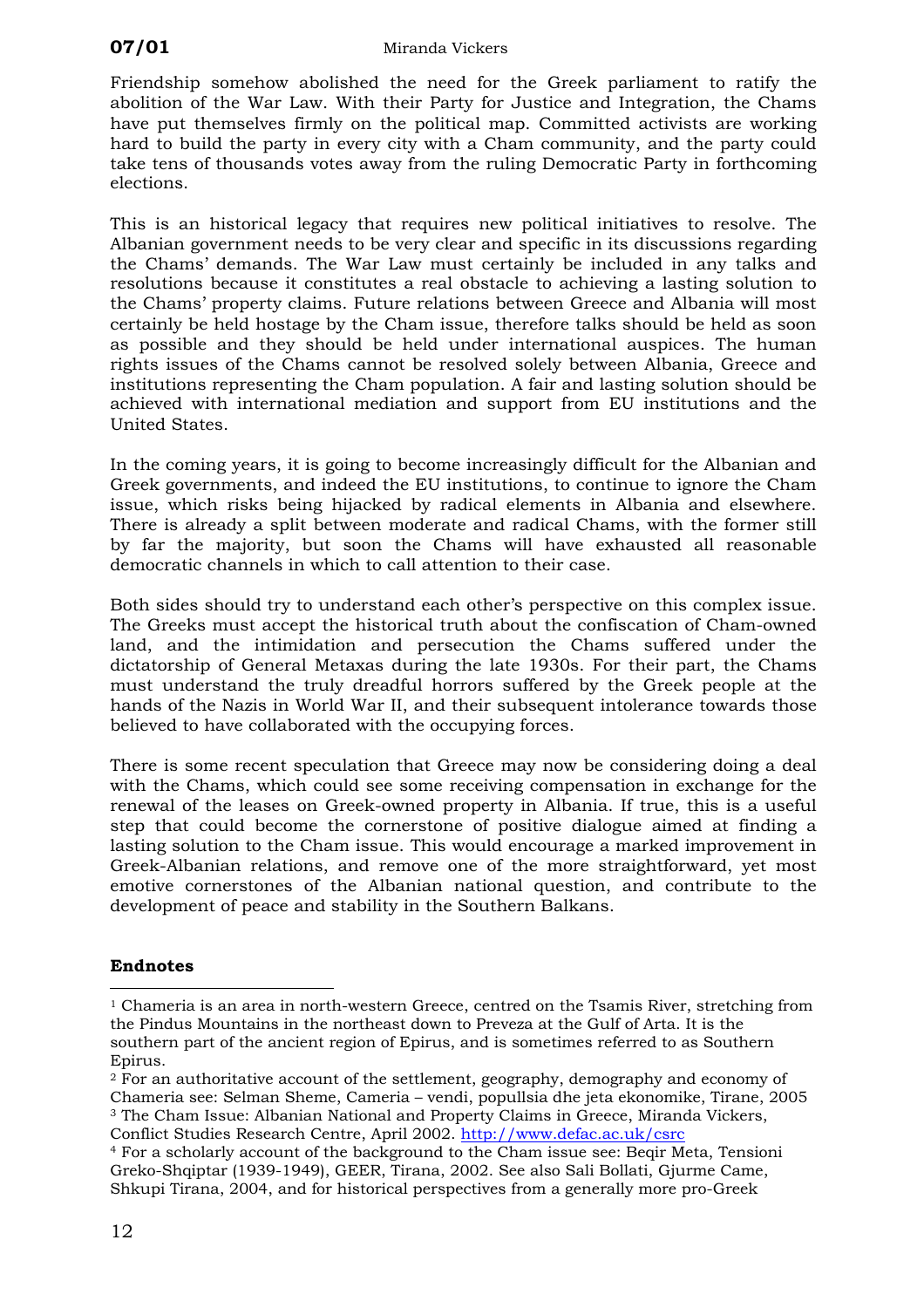$\overline{a}$ viewpoint see: T.J. Winnifrith, Badlands-Borderlands – A History of Southern Albania/Northern Epirus, London, 2002, and William Bowden, Epirus Vetus, London, 2003. <sup>5</sup> This paper does not discuss Cham history, a summarised account of which can be found in: The Cham Issue: Albanian National and Property Claims in Greece, Miranda Vickers, Conflict Studies Research Centre, April 2002. <http://www.defac.ac.uk/csrc> 6 For a useful recent historical study of the Cham issue see: Hasan Minga, Cameria –

veshtrim historic, Tirane, 2006<br>7 See the Challenge to Preserve the Cham Heritage, by James Pettifer and Miranda Vickers, Shekulli, Tirana, 22 November, 2004

8 For an historical account of Cham social development see: Dr. Ramiz Zekaj, The Development of Islamic Culture amongst Albanians during the 20th Century, Tirane, 2002. 9 Prior to 1939, ownership of land in Epirus was very uncertain. Post-war, the main beneficiary of the Cham expulsions was the Greek Orthodox Church, which gained much land due to the Church's strong links to the victory of the Right in the Greek Civil War.

<sup>10</sup> Interview with an ICS founder member, Gazmend Haxhiu, Tirana, April 2004.<br><sup>11</sup> The ICS has published a book – in Albanian and English - containing all the papers presented at the conference entitled: Ceshtja Cam dhe Integrimi Evropean, Arberia, 2005. 12 See: Eleftheria Manda, The Muslim Chams of Epirus (1923-2000). Thessaloniki, 2004, p342. Oi Mousoulmanoi Tsamthes tis Iperou. The Chameria Association was formed on 10 January 1991, just prior to Albania's first multiparty elections.

<sup>13</sup> There were many Socialist MPs who supported the draft resolution, but there were enough within the government itself to cause it to be rejected. 14 Korrieri, 10 April 2004

<sup>15</sup> Ibid.<br><sup>16</sup> The Union of Human Rights Party largely represents the interests of Albania's ethnic Greek minority.

17 Albania Daily News, 2 April 2004

18 Shekulli 2 April 2004

19 Mentor Nazarko, Shekulli, 26 June 2006

20 Author's interview with President Alfred Moisiu, Tirana, September 2004

21 See [http://news.serbianunity.net/bydate/2002/October\\_31/3.html](http://news.serbianunity.net/bydate/2002/October_31/3.html)

22 Albanian Telegraphic Agency, 19 October 2004

23 For an analysis of President Berisha's 1992-93 land privatisation programme, and its effect upon the ethnic Greek minority see: Miranda Vickers and James Pettifer, Albania – From Anarchy to a Balkan Identity, London, 1999, pp195-196<br><sup>24</sup> Discussion with members of the Chameria Association, Tirana, October, 2004

<sup>25</sup> Interview with Chams in Saranda, April 2006<br><sup>26</sup> See James Pettifer, Chameria – Time For action? Illyria, 28 November – 4 December 2006 27 Albania Telegraphic Agency, 2 November, 2005

28 Discussion with Cham leaders, Tirana, November 2005.

29 Interview with participants who had been on the march to the border, Tirana, October 2006 30 Mentor Nazarko, Shekulli, 26 June, 2006

31 Berisha and Pangalos were the protagonists of the historic Treaty of Friendship between the two countries signed in 1996.<br><sup>32</sup> Albanian Telegraphic Agency, 8 November 2006

33 PJI Press release, 11 November 2006

<sup>34</sup> The Greek Ministry of Defence has an extensive budget which is sometimes called upon by Northern (Vorio) Epirus extremist groups to influence important leaders of opinion in Albania, and has even targeted prominent individual activists and community leaders in the Albanian community in the United States. The US Greek lobby is very active, and often dominated by the Greek Orthodox Church centred in the city of Chicago, which is the headquarters of most Northern Epirus lobby groups in the US.

35 Discussion with Cham representatives, Saranda, April 2006

36 Discussion with Greek academics in Thessaloniki, April 2004

37 James Pettifer, The Greek Minority in Albania in the Aftermath of Communism, CSRC, July 2001, G97, note 39.<br><sup>38</sup> For a (typically distorted) account of a previously Cham-occupied coastal town, see the

current tourist guide to the Epirot coastal town of Sivota.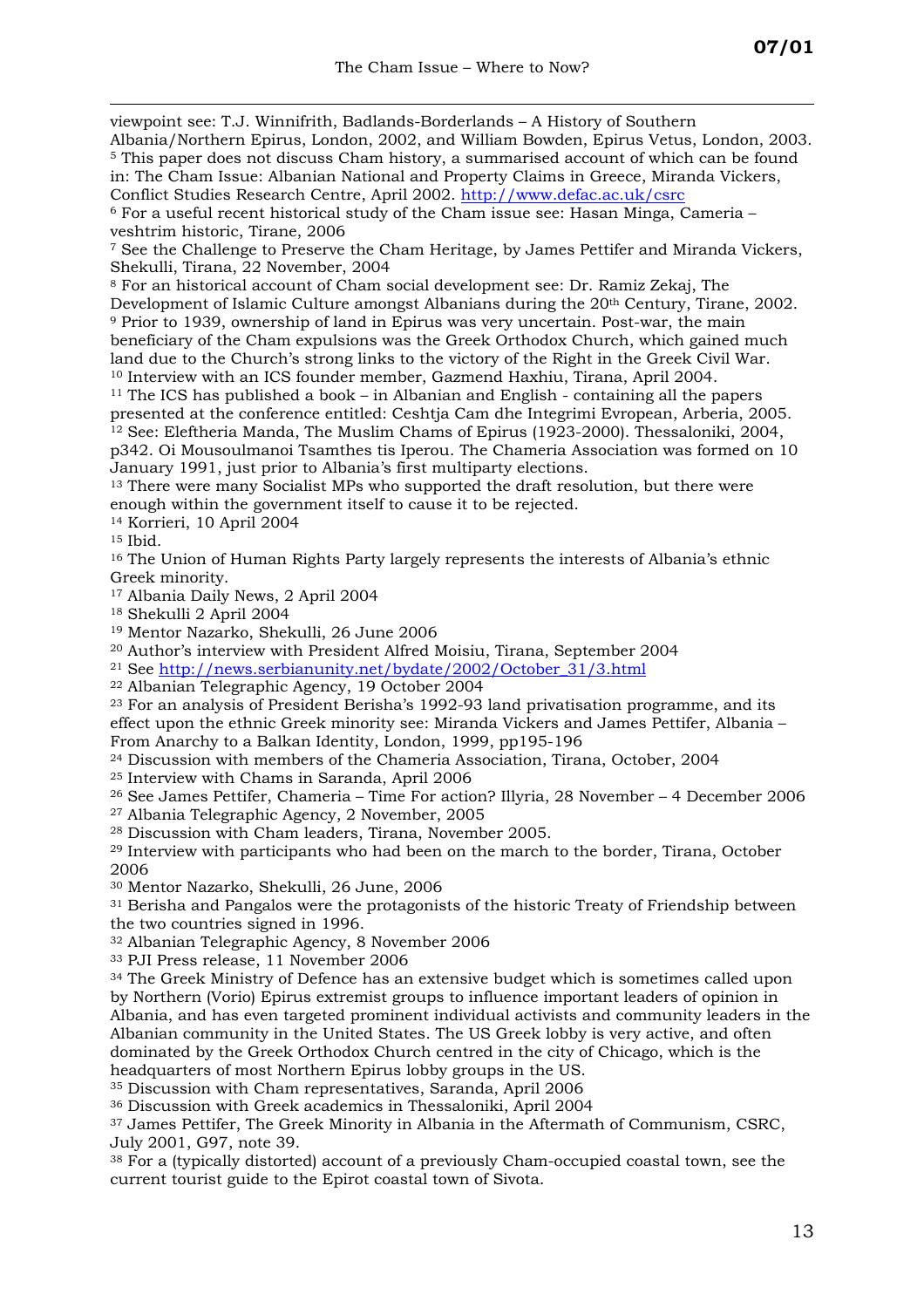$\overline{a}$ <sup>39</sup> There are several ongoing studies of the State of War between Greece and Albania. See for example the forthcoming doctoral thesis by Mentor Nazarko entitled: La Questione del Sequestro dei Beni Private Albanesi in Territorio Greco Durante la Seconda Guerra

Mondiale. 40 Reply by Mr Constantine Hadjiyannakis to letter dated 18 May 1999 from Mr Agim Tartari

- to the Thessaloniki Law Firm, Nomos, 27 May 1999. 41 Interview with Arta Dade, Panorama, 26 March 2004
- 42 Interviews with various Albanian politicians, Tirana, 2002-2006
- 43 Discussions with Cham leaders in Vlora, April 2005.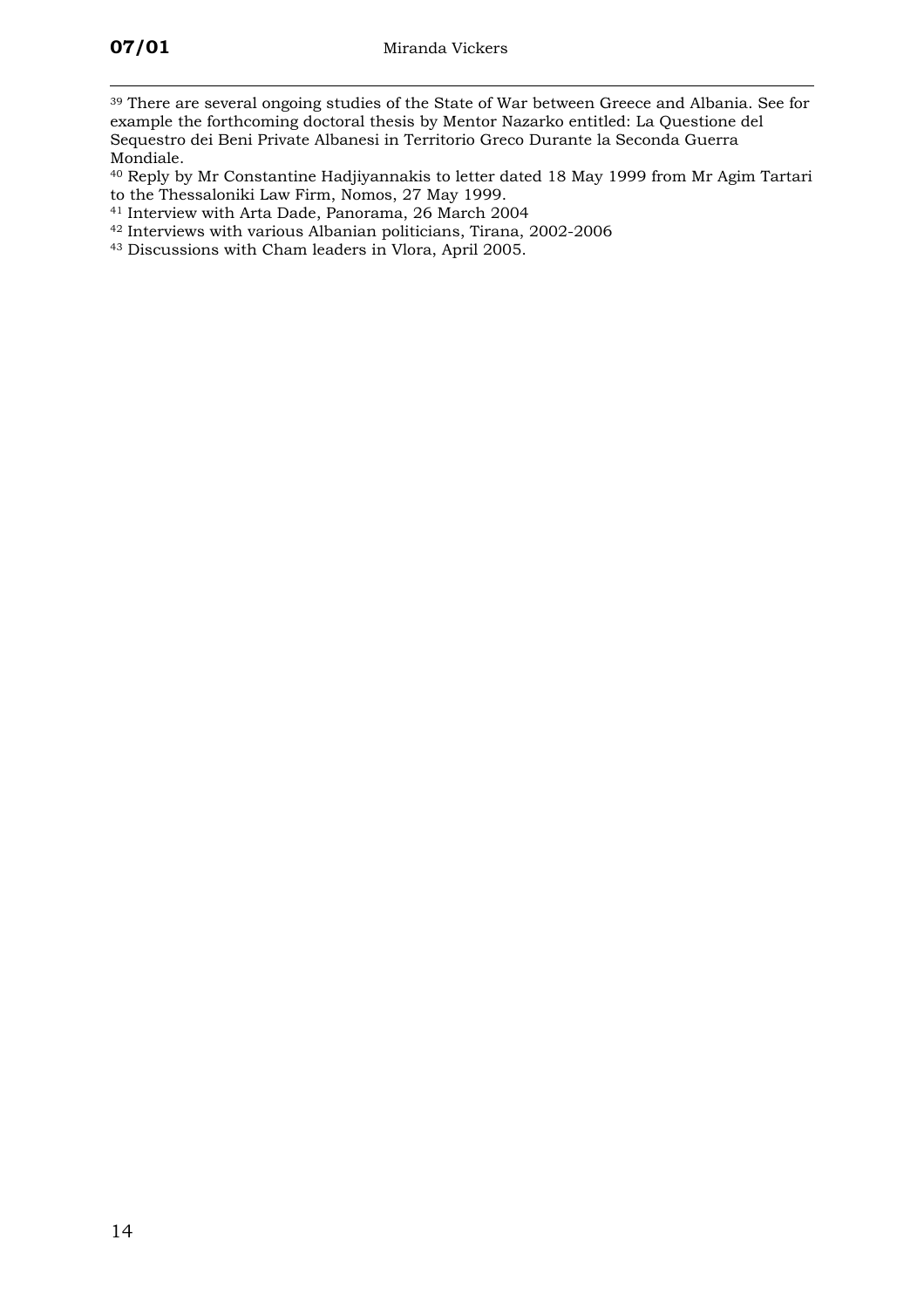## **Want to Know More …?**

See:

Miranda Vickers, "The Cham Issue - Albanian National & Property Claims in Greece", *Conflict Studies Research Centre,* Eastern Europe Series, G109, April 2002.

Eleftheria Manda, The Muslim Chams of Epirus (1923-2000). Thessaloniki, 2004

## **Disclaimer**

The views expressed in this paper are entirely and solely those of the author and do not necessarily reflect official thinking and policy either of Her Majesty's Government or of the Ministry of Defence.

ISBN 978-1-905962-01-3